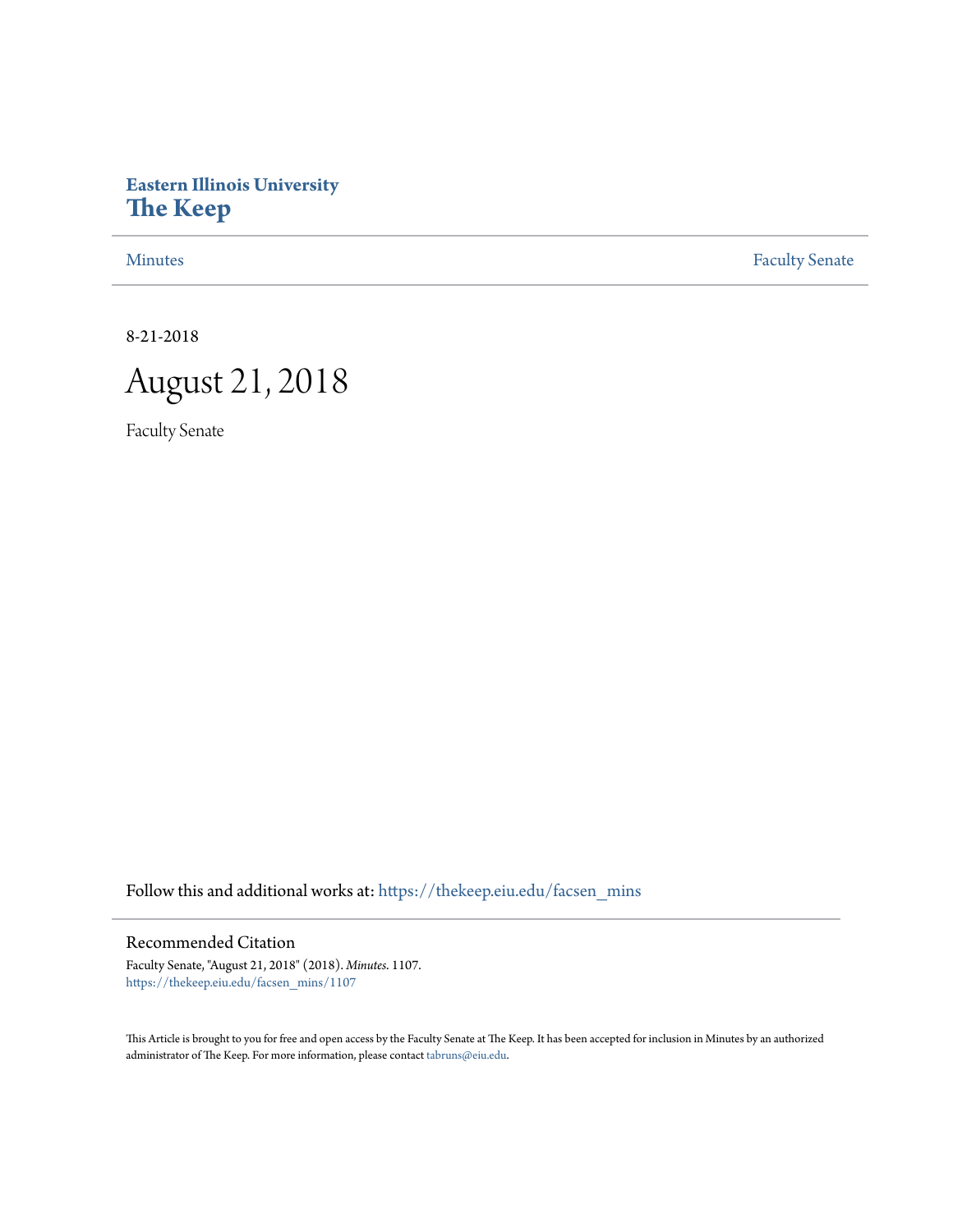## Minutes of Faculty Senate Meeting on August 21, 2018

Attendance: Abebe, Brantley, Bruns, Corrigan, Eckert, Gosse, Hugo, Hung, Oliver, Stowell, Wharram Student Senate Representative: Gordon Guest: Provost Gatrell

Stowell called meeting to order at 2 pm.

Attendees introduced themselves.

Passing of sympathy card for Dr. Williams for signing.

Motion to approve minutes made by Brantley, seconded by Wharram. Oliver, Hugo, Bruns abstained. All in favor. Minutes approved.

Comment and report from Provost: Welcome back. Appreciation of work done over summer. Updates in emails from July to all faculty. CLAS Interim Dean will be Dr. Shelton. Interim Dean Lord for HHS. Lumpkin college dean search beginning in Fall. Additional new faces Mutombo Internationals Office. Mark Kattenbraker to fill in interim VPAA, compliance role in IBHE and working with UPI. On realignment, Sanders and Davenport become leadership team. Sanders will focus on student success. Davenport focuses on expanding access high impact services for first generation students. Renaming of Office of Minority Affairs to Office of Inclusion and Academic Engagement. Inventory of high impact activities in learning completed in July. Enrolment - we are over performing on projections. Thanks faculty for contribution in bringing the increase. Highlights of programs: English majors showed exceptional increase in undergrad and graduate level. Biology as well, first time full time. Music recruitment performed the best since 2014. Across the board seeing gains in student enrolment. Nearly all graduate programs. Biology held serious of outreach activities. Music launched hybrid programs for music teachers. These are examples of EIU faculty being the driving force for the increase. Transfer student numbers are up to stable, some increase, but not sure how much. Evaluations of senior personnel in admin in Academic Affairs. Two reviews to be done this year in spring. One more next year. Search for new general counsel concluded. Ms. Laura McLaughlin started end of July. Thank the search committee for the time and effort in the search. McLaughlin will bring new energy, background, new perspective, to EIU. Student success and retention with increased priority. Multiple programs now housed in same location. Curriculum revision to take place. Asked Deans to prioritize to minimize the number of new programs, perhaps a pause, to address realignment issues. Bylaws, governing structures, all need to be done this year, rapidly and efficiently.

Brantley – possible to tease out impact of the dual credit program on increase in enrolment? Gatrell – if we pull that out our numbers are still up, and over performing.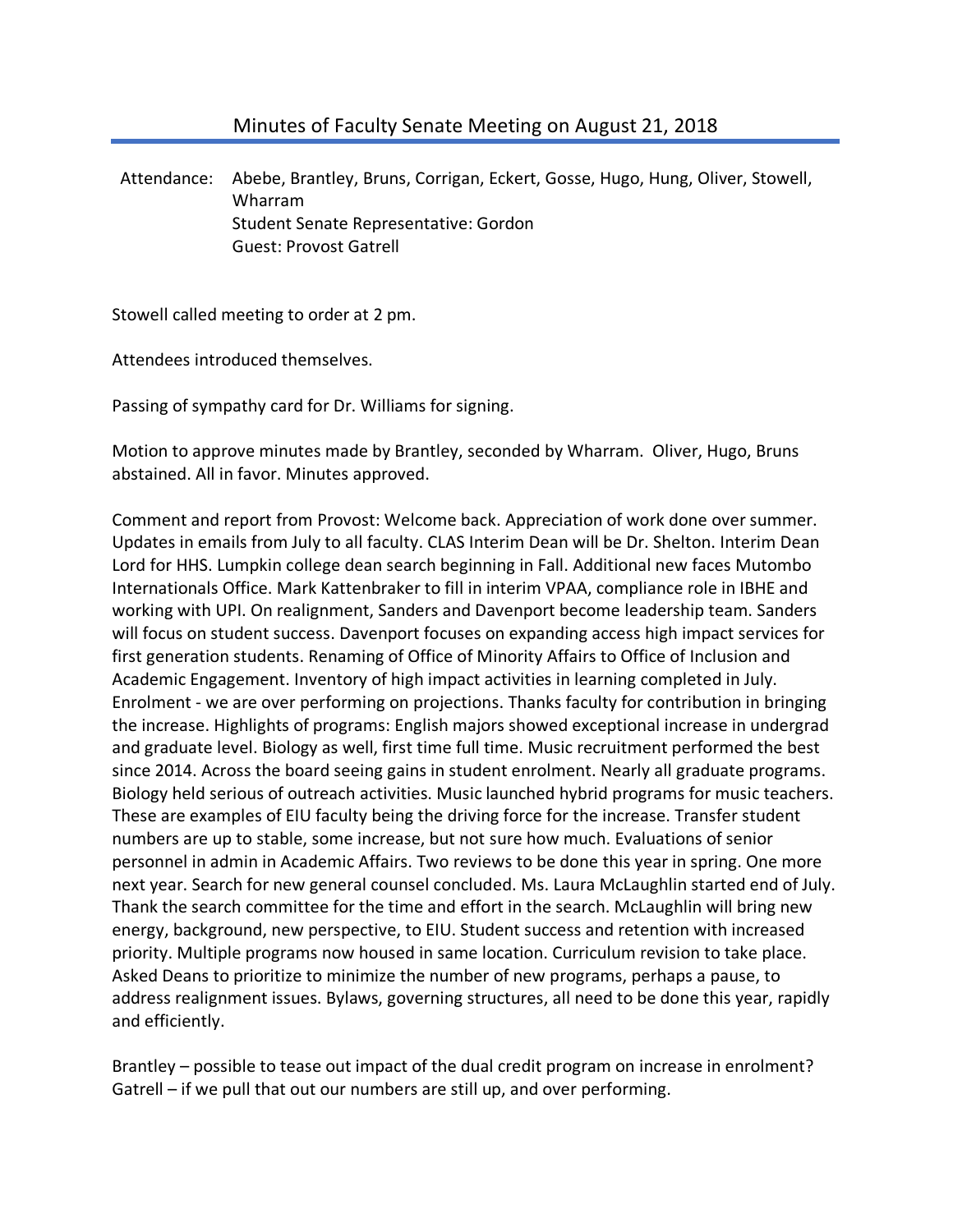Oliver – first time full time are up?

Gatrell – the numbers are strong but we cannot say for sure until 10-day census.

Gosse – students still need support in areas, such as textbook support, key access.

Gatrell – future of textbook access will be a wider dialogue in the future. Students with difficulties in textbook access should reach out to Student Affairs. Facilities team.

Gosse – Facilities said they don't have the resources to do things like moving objects.

Gatrell – please follow up this with me via email.

Gosse – also have network issues, for access issues, for nursing program.

Gatrell – please follow up this with me via email.

Wharram – due to recent events the facilities staff are working overtime so may not have been able to attend to some issues.

Stowell – Redden grants loaded?

Gatrell – these are being actively loaded, 20 to 30 a day at a time. Total about 120 this year. Brantley – each Redden fund is an individual fund?

Gatrell – yes right now. Looking for streamline. Look for transparent process to make managing easier. We could possibly do it as a block grant? To each college? Over the past 3 years, the Redden Grants seemed to be roughly evenly split between disciplines and size of college.

Hung – since application are in specific projects, block grants may be a good idea but may not be possible. Will need collaboration with the group working on approving the Redden Grants to make changes.

Gatrell – VPAA office grants the requests and foundation releases the fund. The original gift letter specified that funds are to be spent on practices that impact student learning, so there's room to collaborate and find a new model.

Bruns – As new programs are approved, resources will be needed at the Library to support them. Doing block grant in this model may be a good way to meet these needs.

Gatrell – 10 day target for budget. Some refinement required but need 10 day number first. Hung – did budget clawback occur?

Gatrell – no clawback.

Gatrell – thank you all and apologize for having to leave.

Discussion on Fac Sen Chair since Dr. Sterling is no longer able to serve.

Bruns volunteered to be Senate President for Fall semester.

Abebe – I support the Bruns. But instead of speaking of it as Fall or Spring, let's just consider it as a full year, and deal with Spring when it comes.

Bruns – should I leave the room for the vote?

Hung – no need, just do hands up eyes down vote.

Unanimously passed.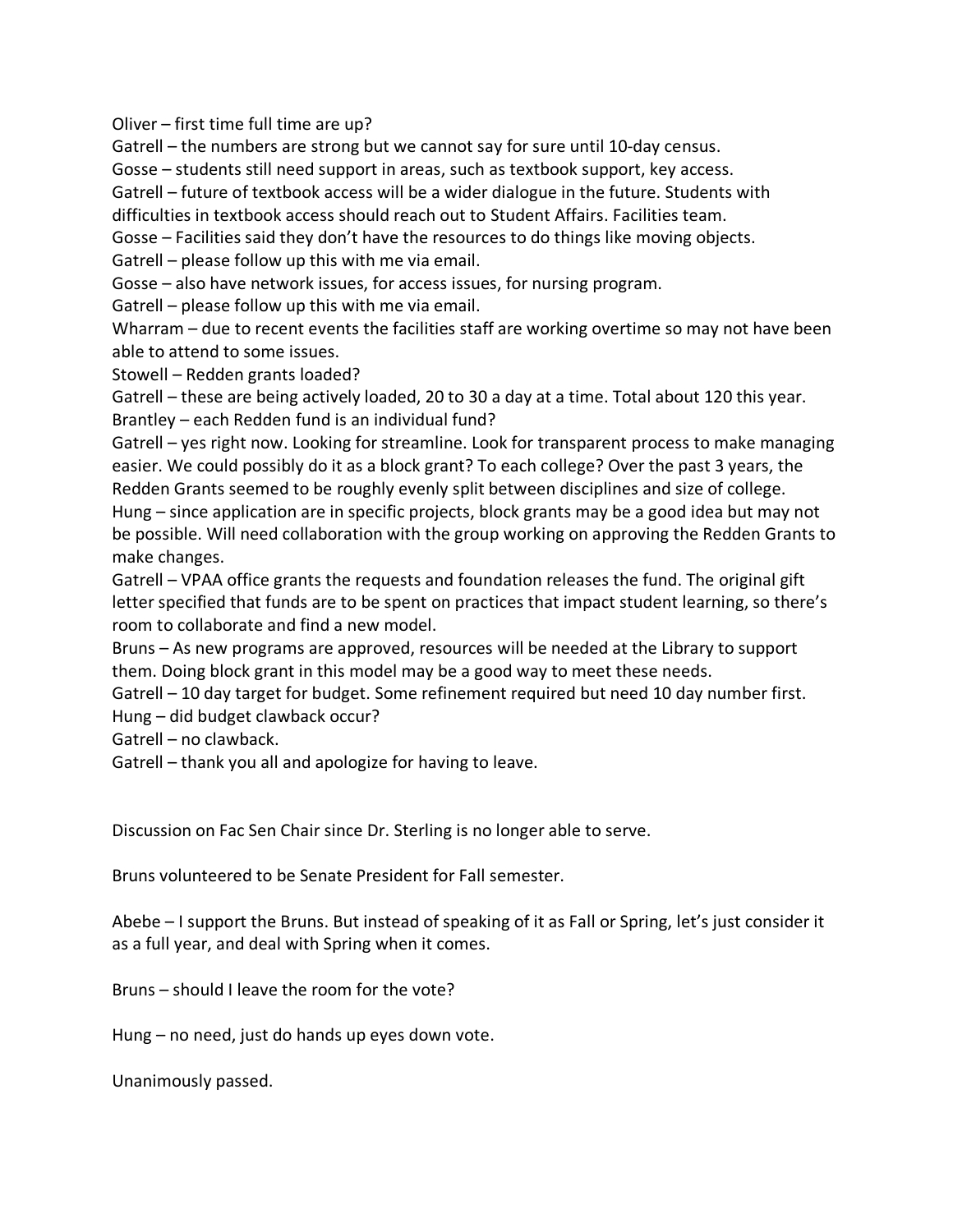Stowell – should I still stay as VP?

Group – yes.

Subcommittee reports

Fac Forum committee/Abebe – Sep 6 scheduled forum. Gatrell, Provost Murphy Illinois State University, Dr. Aylesworth (retiree from Philosophy department), Dr. Delman from Mathematics. I urge each Senator to tell and bring 10 people to the forum. Needs to evaluate the format to increase attendance. The forum is meant for faculty and students. College needs faculty to stay engaged and participate. It's more than teaching and going home. The forum is part of that college life. So after Sep 6, we need to take a look at whether this forum is making sense in its role and function, and what we can do to make it better.

Oliver Nominations – 2 committees with new college realignment may want to restructure representation. CLAS has 200+ faculty, and other colleges are about 60. Faculty Development and Library Advisory. These are 2 committees have specific seats tied to colleges. The respective chairs are advised. I want to bring the issue to the Senate for discussion.

Eckert – Oliver informed me that there are too many members on these committees after the realignment to make new CLAS. But I want to bring up the issue of equal representation. Since CLAS is 4 times bigger, so we are not asking for 4 times more members for CLAS, but perhaps representation needs to be proportionate.

Wharram – in the new system maybe not use the default of 1 from sciences and 1 from humanities. This has implications over many committees on campus.

Eckert – CFR also by college it is important to have that representation because different disciplines have different research models and methodologies.

Stowell – The default may be by ratio of number of faculty. So perhaps ask should each committee decide how to adjust representation strategically, or should we have a default model for multiple committees.

Brantley – likes the ratio idea. Council of Teach Ed exception may need higher % from CEPS.

Stowell – the issue is increasing number of slots = increase in faculty participation.

Eckert – Don't we already have problems getting people to fill the spots?

Wharram – historically small departments have been burdened in representation models where each department needs a member at a particular committee. Maybe we don't need to do "we need 1 from each college/department" model all the time. Opportunity to rethink.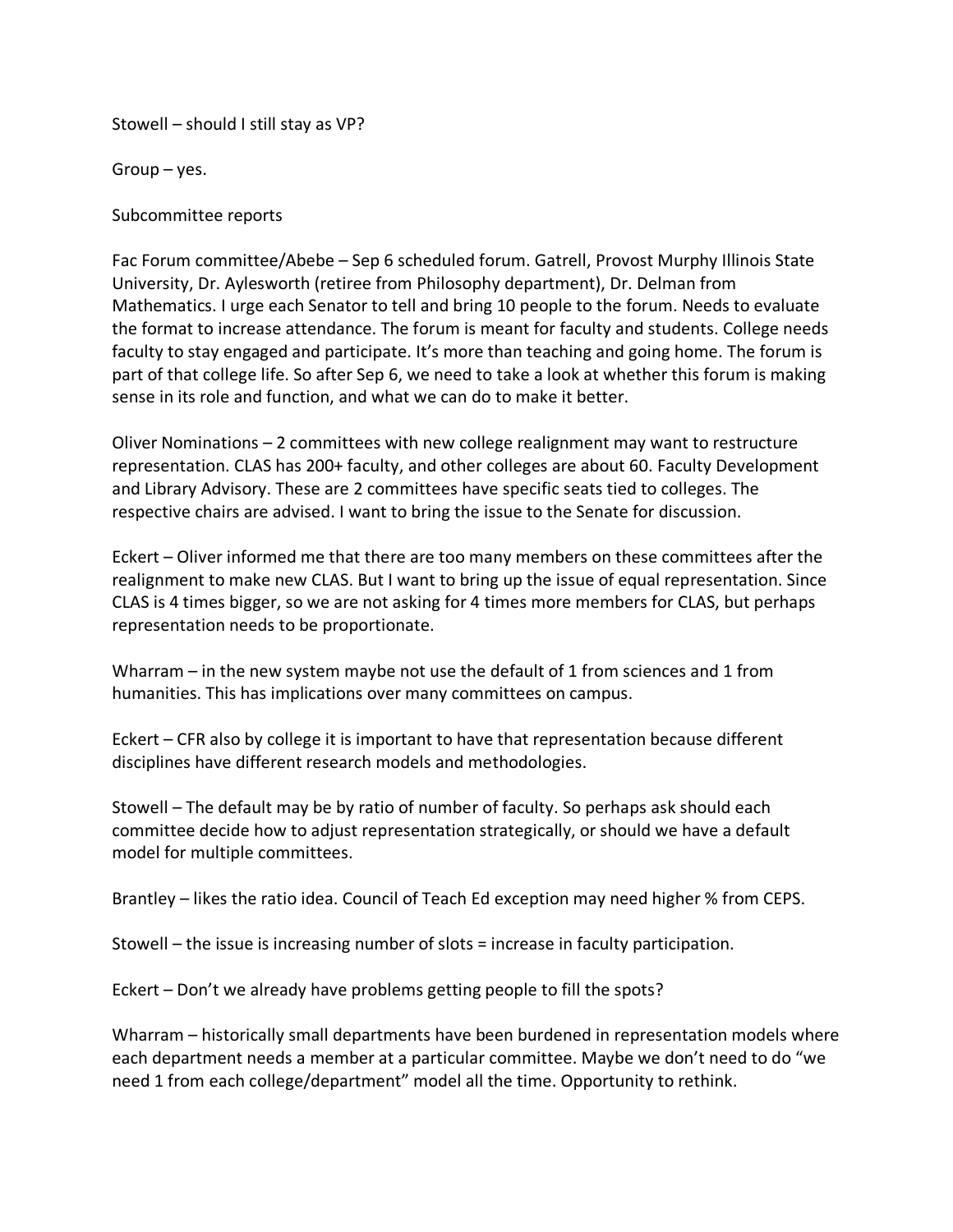Bruns – referencing the reporting lines in committees from last institutional report. Maybe not leave to each committee. Senate needs to have a voice and oversight. But imposing from above may not be good either. Maybe work with each committee.

Eckert – maybe see where the new colleges work out.

Bruns – Is there parity between liberal arts and sciences? Maybe have that split?

Stowell – there's almost exact parity between liberal arts and sciences.

Bruns – perhaps the most straight forward way is to have 1 representation from each subset.

Hung – Wharram's comment about not defaulting to "one science and one humanities" mentality is worth keeping in mind. It'd be nice to have a new way of representation. Something more in keeping the spirit of the vitalization outcomes.

Bruns – that will take time, maybe need to do that later but do the usual split now. By-laws?

Stowell – each committee can redo their own bylaws.

Eckert – yeah maybe that will work.

Abebe – concern isn't about Lumpkin or CEPS. Major issue is on CLAS. So perhaps a model where we have a seat per 30 or 40 faculty members.

Hung – Not entirely true. There are some changes, like FCS split from Lumpkin

Hugo – Family services, dietetics, and merchandizing & textiles are no longer in Lumpkin. ROTC is no longer on our curriculum committee. So there are changes needed on some committees. But that's relatively minor compared to whole colleges merging.

Abebe – So I suppose if they feel they have lost representation they will be upset.

Hung – So why should we change now, only to change again maybe in a year? Why change and then change again. Some committees may just be superficially non representative for a year.

Bruns – these changes are easy.

Eckert – so the ideal is to keep equal representation. Then we deal with the new as the old.

Bruns – there's value to that. Faculty will be concerned that a giant college will overwhelm everything else. And some faculty will worry about losing their voice. The placeholder may give people time to figure out a way forward.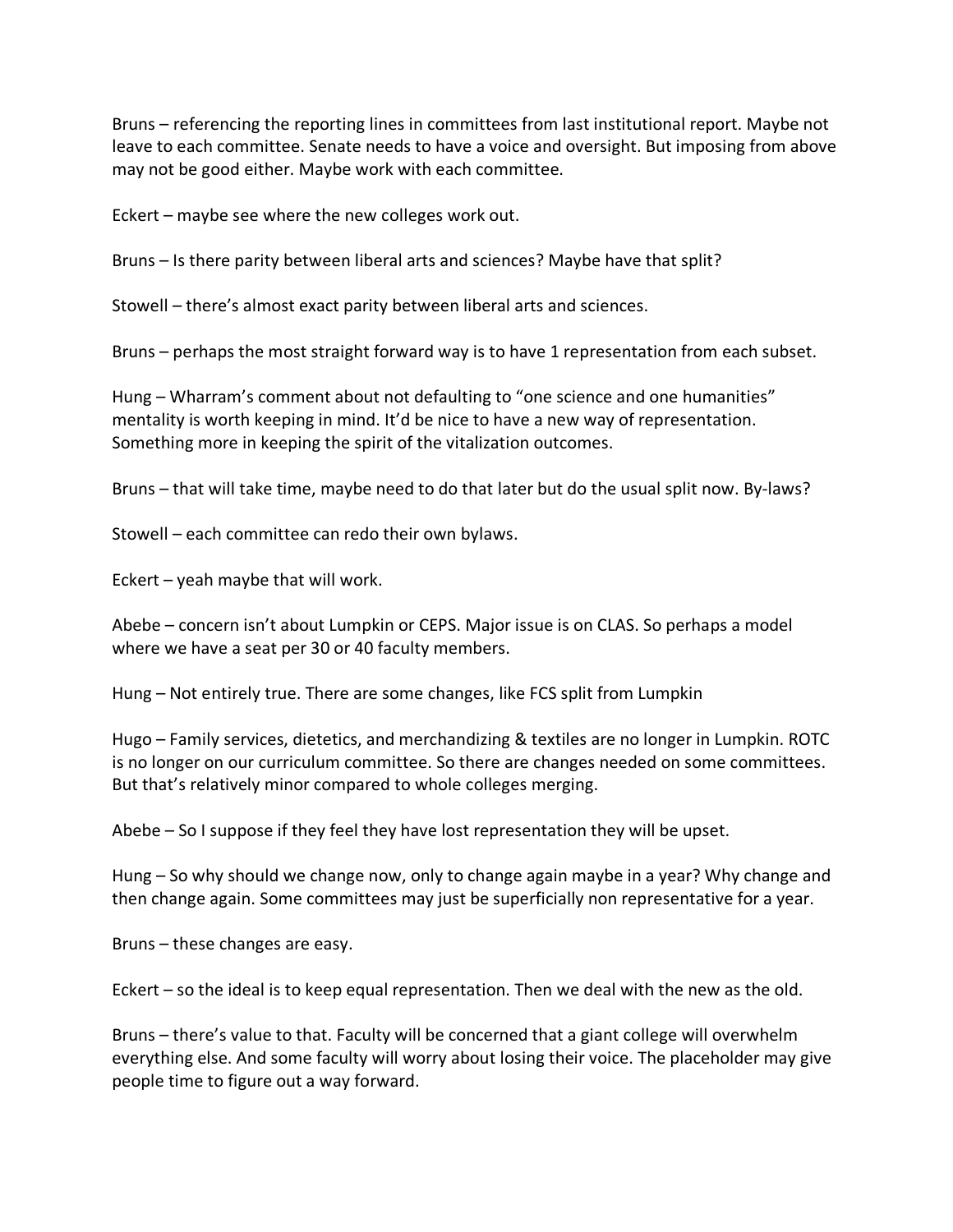Stowell – I support the model of representation for science, and then one for humanities. As best we can, minimize the number of people needed to fill the realigned committees to the best of our ability. Should we allow these committees to continue to serve with flawed representation or should we rush to election to fill the slots?

Hugo – lots of new changes right now. Maybe be good to give time to let things take place first, and then look at representation.

Wharram – yes transition year, lots of changes. But maybe put the ideas in motion so people start to discuss.

Stowell – within a college there can be variation in representation. Going outside the college, maybe not full complete representation at every level is okay.

Wharram – depends on that the task of the committee will be.

Abebe – the transition team at CLAS is tasked to outline the bylaws. We don't have that info yet. Might be useful to invite the interim dean to talk about new mission.

Hung – since we are in a transition year, we may not need everything to be codified. We can be more flexible to let things settle. Then take a review to see what works and what doesn't work, then decide what needs to be codified or changed.

Bruns – maybe adhoc committee to consider representation. See this as a year-long process to address representation? Meanwhile, any committee that needs urgent care?

Stowell – CGS does need some slots filled to meet quorum. 3 vacancies. One from CoS, one used to be from Lumpkin, and one CEPS.

Hung – perhaps we make sure CGS can function this year, then we let things evolve this year and take care of emergencies, then leave things for now. If we write done things now, it doesn't feel it will be adequate once the things that need to change actually do change.

Bruns – adhoc committee?

Stowell – we do need a committee to approach the chairs of these committees and communicate with them the need and comments about representation over this year. Ask for 3 volunteers of the reorganization – Brantley, Eckert, Wharram.

Stowell – let's now try to populate our subcommittees as best we can. Election – Stowell and Eckert. Nominations – Oliver, Chahyadi. Student Faculty – Student Senate every Wed 7pm. Combined committee for Student and Staff Relations – Hung, Wharram, Corrigan. Awards – Eckert, Brantley, Gosse. Forum – Abebe. Budget Transparency – Hung.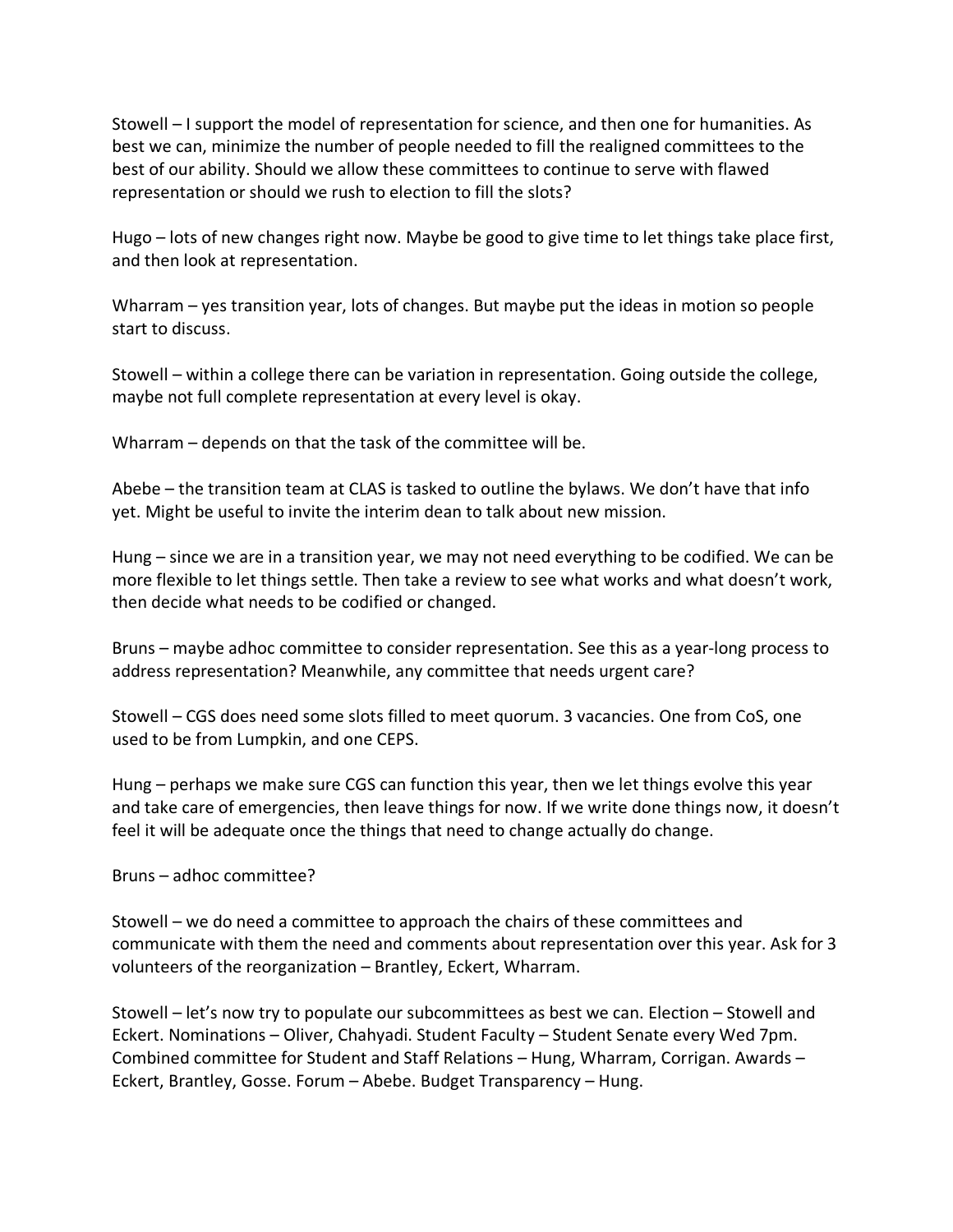Hugo – Both Wharram and I are here as interim. I haven't really put my name forward for committees because I am here as an interim position so I don't know if I will be here full time and I don't want to take on a responsibility which I then have to hand off to others. Senator Bailey had to resign due to class conflict.

Wharram – are there other vacancies?

Hung – yes, the positions previously held by Sterling and by Williams. Are there expiration dates on the interim senators? How should we go about re-populating these positions?

Hugo – yes I was wondering if we should hold elections for these seats?

Stowell – there are other vacancies on other committees will need filling in addition to the missing senators. Need 1 at large member for CAA. There's a set of vacancies for CGS. Soonest for election, at least 2 weeks.

Wharram – would it be wise to recruit before we call an election.

Bruns – will be talking to departments to get participation. So maybe plan for 3 weeks?

Stowell – we can set up the election relatively quickly but we do need time to prepare.

Hung – the call for volunteers to run for positions is usually open for a week or two, so that can ovelap with the time you take to talk to the whole campus. Since we are already short staffed, so maybe holding election till third week of Sep it won't be the end of the world and we can limp along the best we can till then.

Bruns – by then people will be more settled in so maybe more attention to this matter.

Stowell – instead of electing by college, simply elect at large 1 year position, for CGS.

Hung – seems fine

Bruns – yes

Wharram – Thoughts on opening up Senate to ACF. Are Unit B faculty eligible?

Stowell – already part of Senate. They are by definition faculty.

Wharram – is that something we should focus on to get Unit B on Fac Senate. As far as I can remember we haven't had Unit B on Senate.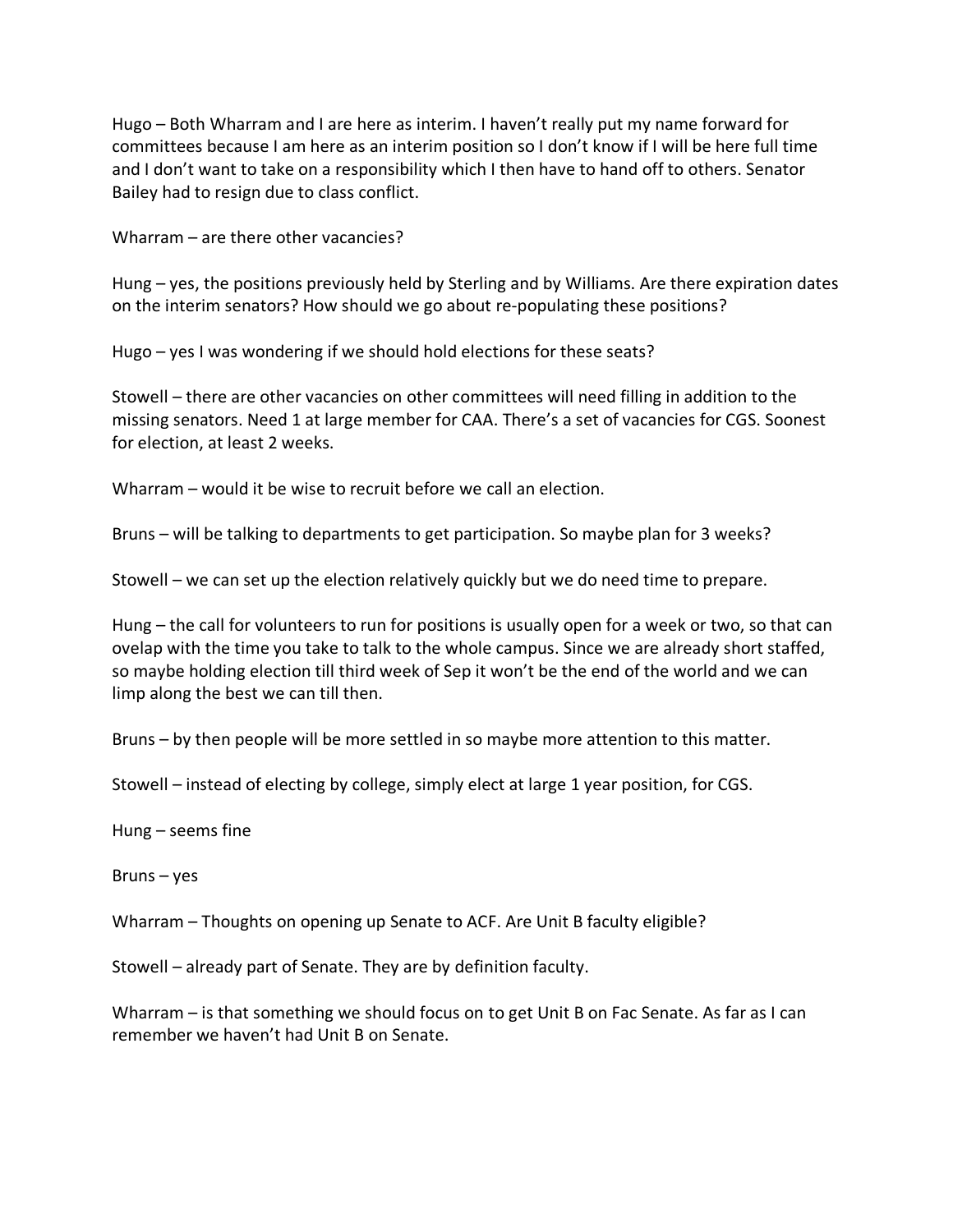Hung – since Unit B members are not required to do service. We need to be mindful on the pressure on ACF to participate since they are on annual contracts, the pressure to say "no" can be very different for Unit B than it is for Unit A faculty.

Brantley – and by the same token any Unit B member who participates in service activities are not getting any of the benefits that Unit A members are in terms of evaluation.

Oliver – and that's sort of the heart of the challenge the last few years. Faculty data in our own department (KSS) from IBHE report. 2011 Jan 20, KSS has 17 Unit A, 14 ACF. As of today, we have 7 Unit A, the same 14 Unit B, and 6 adjuncts. We should consider these shifts in figuring out proportionate representation in various campus committees.

Eckert – we have some similar issues at Music. Over half of our faculty are now Unit B. We have discussed it over and over and we decided not to ask Unit B members to serve because they really get no benefits from it and it is additional pressure on them. We give them a voice in votes on curriculum matters but we don't ask them to serve on committees.

Hung – we have similar practice. We don't ask them to serve on committees but they have ways to participate in the department issues. I am not opposed to the idea of reaching out to the ACF population on campus but we want to craft our language clearly and precisely, so that if there are people, and I think there are, who would like to have a voice in governance.

Wharram – that's really what I was thinking. This is an opportunity for representation. They may think that they are not wanted here or they are not permitted to be here. I don't know what the regulations are.

Stowell – in the call for elections, we specify that it's both unit A and unit B faculty. Even chairs.

Eckert – chairs?

Stowell – yes we have had chairs serve here before

Brantley – while we may wish to represent all faculty, but if there's a large percent of faculty who are not required to do service, then we cannot populate what we do by including those numbers. We have to re-think what our representation numbers are. So that we don't have the 200+ members in CLAS, but maybe we have a lower number than that.

Wharram – so that number includes both units A and B? Oh I see. Yes that changes things quite a bit. Thank you, Steve.

Bruns – I will add that it is not in our interest to make it easier to compensate for the loss of Unit A positions. So if we have troubles with shared governance because we have lost so many Unit A positions, I am not interested in making it easier to get around that. I am interested in making this a point to the administration that we need to rebuild Unit A positions.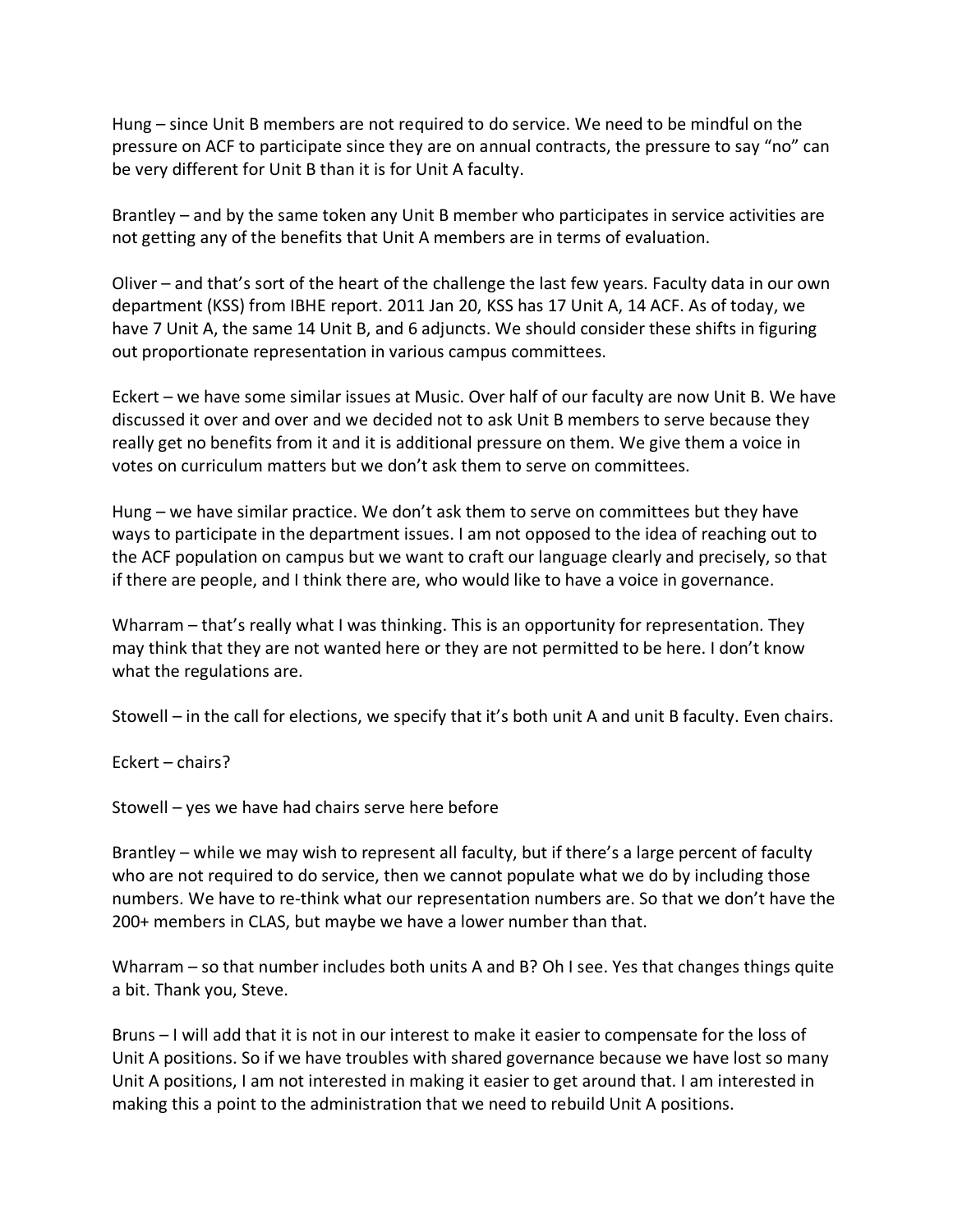Brantley – one way to help reinforce that is to give Unit B voice in this. We just have to be very clear and do it without putting pressure on people that while you are desired here there's no obligation and no benefits.

Abebe – I think we are over estimating the need of our faculty for representation. I say that very seriously because there are faculty who would not wish to serve on any committees. Some departments hire faculty who commute from out of state, so expectations cannot be same for these colleagues as for faculty who reside here. If people had wanted voice, they would have run for positions. But they haven't. So maybe we need to put this in perspective and we don't need extra steps to include UB before we exhaust other possibilities in involving Unit A faculty in our work.

Stowell – when the call goes out, then I will just make clear that UB may apply.

Oliver – was Senator Williams elected for 3 years? This is the first of his 3 year term?

Hung – last year was the first year

Oliver – no he was filling in last year. Are there other candidates in the election who might be eligible to step up?

Abebe – no there weren't any.

Oliver – so we will have to start up from scratch.

Stowell – on the resolution of service value on DAC, the resolution has been approved Spring 2018.

Abebe – I think there's one change that needs to be made. We need to add a comma to the last sentence there. And to strike out the first "university."

Wharram – ah so no comma, just strike out that word.

Stowell - Need to talk to the 7 departments where this may apply. I will talk to my own department. So maybe Todd and I will just work on that. The departments are Foreign language, history, philosophy, educational leadership, elementary and middle education, and special education.

Stowell – lecture series coinciding with the  $160<sup>th</sup>$  anniversary of the Lincoln-Douglas debate in Charleston. What is our action moving forward?

Bruns – I thought that was coming from the President's Office.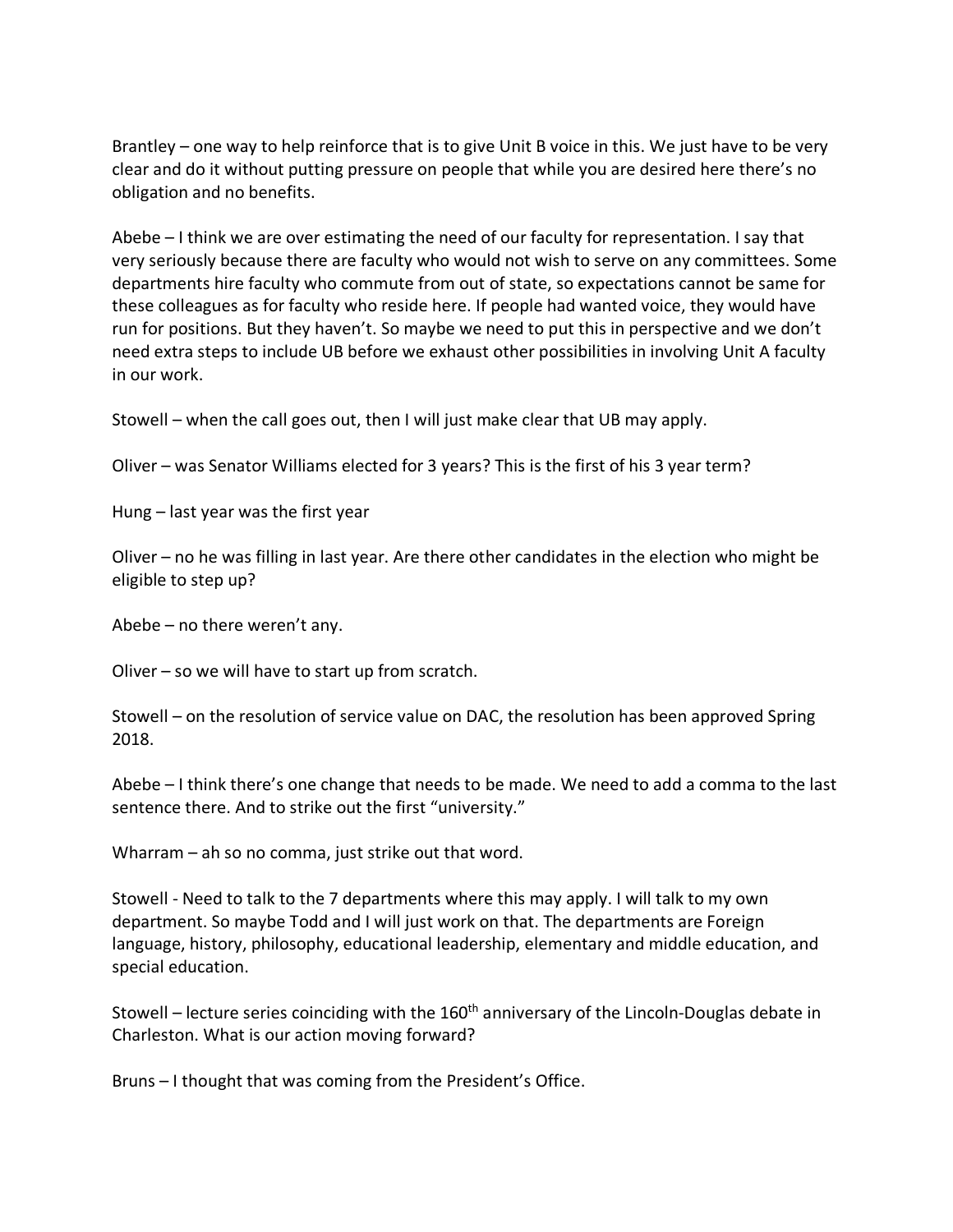Abebe – the idea was proposed by Bailey but then there wasn't follow up. So maybe ask Bailey to continue to take the lead.

Wharam – this does seem like a History department thing so maybe they will be happy to help organize it.

Stowell – agenda for this year

- Abebe: inviting new interim Deans to talk to the Senate
- Hung: Sick leave bank policy in IGP
- Stowell: Norman comprehensive and strategic enrolment plan
- Gosse: Oct 15 new model for RN/BS program on use of faculty may need a look because it relies on collaboration with Academic Partnership that is for-profit in nature
- Hung: reorganization of colleges, representation model, from last year the CAA, CGS, etc. combination
- Abebe: Talk to Glassman on budget devolution. Last years the money control is mainly in the President's hands
- Bruns: Refilling UA positions
- Bruns: talk to new Dean of Libraries
- Wharram: restructuring outcomes from VPAA office with Drs. Sanders and Davenport
- Hung: Invite Mutombo for International Studies
- Oliver: We might want to invite HHS dean as well maybe later in the semester so they have time to work out their mission statement

Stowell – we have a forward-looking agenda. Ms Gordon are there any issues from the Student Senate side that we need to look at?

Gordon – not much from Student Senate for now since we are looking to recruit Student Senators.

Wharram – would it be useful if we talk to our students?

Gordon – yes that will be very helpful. We will be at Pantherpalooza and they can get application forms from Office of Student Activities. We want to recruit strong students to be active and engaged.

Hugo – Is there something you can send us electronically that we can put up on our D2L?

Gordon – yes we can do that.

Hung – and I can send that out with the minutes since it goes to the whole faculty.

Abebe – can you please send out announcement for Faculty Forum?